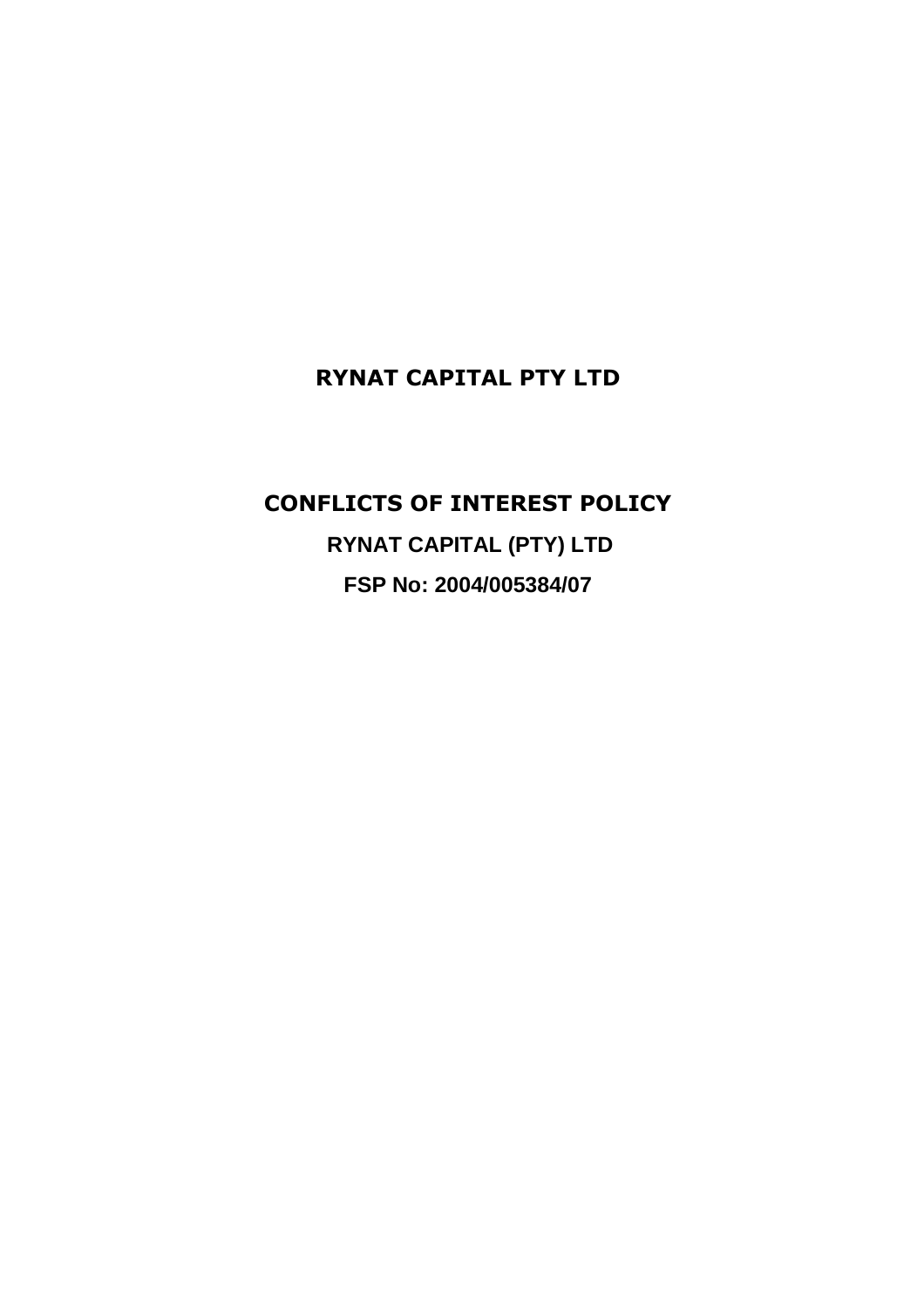# **Table of Contents**

- 1. Purpose and Scope 3
- 2. Definitions 3
- 3. Procedures for management of conflicts of interest identification 6
- 4. Mitigating Controls 7
- 5. Practical Guide 8
- 6. Appendices 10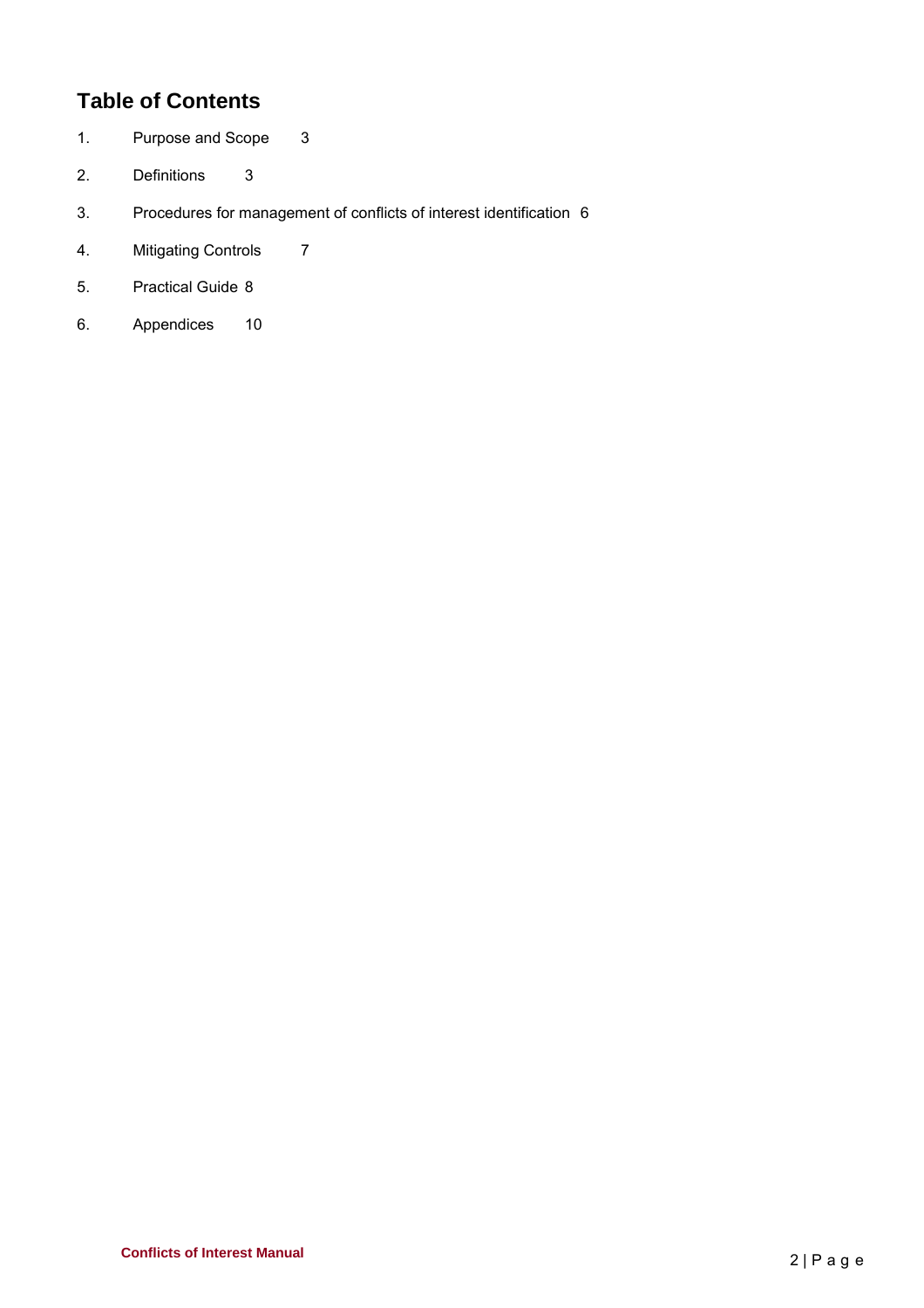## **1. Purpose and Scope**

The purpose of this Conflicts of interest Policy is to outline a suitable approach and response to the identification and management of conflicts of interest.

Rynat Capital (Pty) Ltd an authorised Financial Services Provider and thus governed by the Financial Advisory and Intermediary Services Act.

## **2. Definitions**

| <b>PHRASE</b>                   | <b>DEFINITION</b>                                                                                                                                                                                                                                                                                                                                                                                                                                                                                                                                     |  |  |
|---------------------------------|-------------------------------------------------------------------------------------------------------------------------------------------------------------------------------------------------------------------------------------------------------------------------------------------------------------------------------------------------------------------------------------------------------------------------------------------------------------------------------------------------------------------------------------------------------|--|--|
| "Conflicts of Interest"         | Any circumstance described in Explaining Conflicts of<br>interest below                                                                                                                                                                                                                                                                                                                                                                                                                                                                               |  |  |
| "FSP" or "NAME OF COMPANY"      | Rynat Capital (Pty) Ltd is a Financial Services Provider<br>authorised in terms of the Financial Advisory and<br>Intermediary Services Act 2002.                                                                                                                                                                                                                                                                                                                                                                                                      |  |  |
| "Responsible Person"            | A key individual, representative or employee of a Product<br>Supplier or FSP.                                                                                                                                                                                                                                                                                                                                                                                                                                                                         |  |  |
| "Financial Interest"            | A financial interest includes cash, cash equivalent, voucher,<br>gift, services, advantage, benefit, discount, domestic or<br>foreign travel, hospitality, accommodation, sponsorship, or<br>other incentive, or valuable consideration other than a) an<br>ownership interest b) training by a product supplier on<br>products, general industry information and technical<br>systems, that is not exclusively available to a selected<br>group of providers or representatives except for travel and<br>accommodation associated with that training |  |  |
| "Ownership Interest"            | a) an equity ownership interest, for which fair value was<br>paid by the owner, other than equity or ownership interest<br>held by an approved nominee on behalf of another person;<br>and b) includes any dividend, profit share or similar benefit<br>derived from that equity or ownership interest;                                                                                                                                                                                                                                               |  |  |
| "Immaterial Financial Interest" | Any financial interest with a determinable monetary value,<br>the aggregate of which does not exceed R1000 in any<br>calendar year from the same third party in that calendar<br>year received by a) a provider, who is a sole proprietor; or<br>b) a representative for that representative's direct benefit c)<br>a provider, who for its benefit or that or some or all of its<br>representatives, aggregates the immaterial financial<br>interest paid to its representatives                                                                     |  |  |
| "Third Party"                   | a) a product supplier b) another FSP c) an associate of a<br>product supplier or a FSP d) a distribution channel e) any<br>person who in terms of an agreement or arrangement with                                                                                                                                                                                                                                                                                                                                                                    |  |  |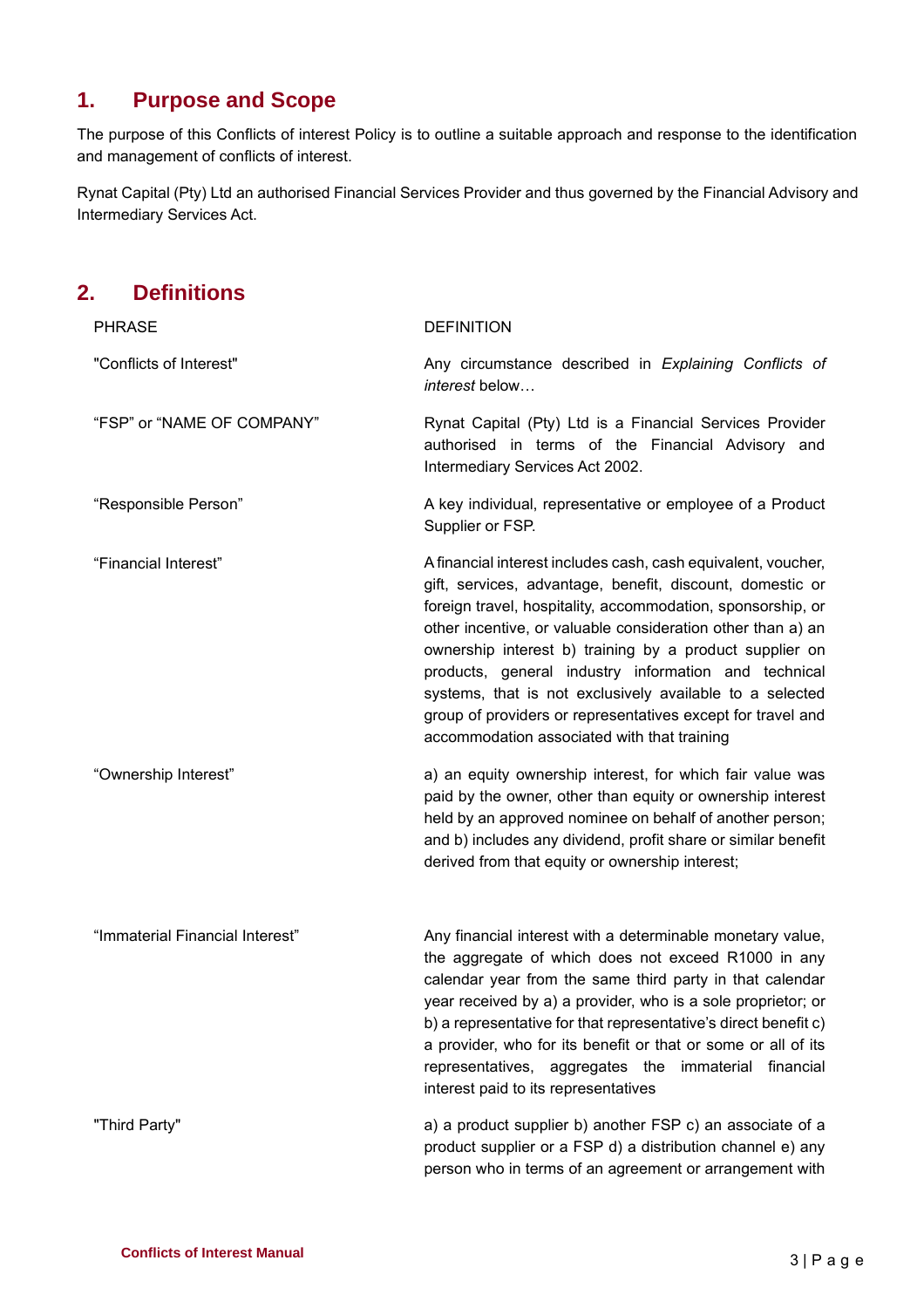a person referred to in paragraphs (a) to (d) above provides a financial interest to a provider or its representatives.

"Distribution channel" a) any arrangement between a product supplier or any of its associates and one or more providers or any of its associates in terms of which arrangement, any support or service is provided to the provider or providers in rendering a financial service to a client; b) any arrangement between two or more providers or any of their associates, which arrangement facilitates, supports or enhances a relationship between the provider or providers and a product supplier; c) any arrangement between two or more product suppliers or any of their associates, which arrangement facilitates, supports or enhances a relationship between a provider or providers and a product supplier.

"Associate" (a) in relation to a natural person, means:

-a person who is recognised in law or the tenets of religion as the spouse, life partner -or civil union partner of that person;

-a child of that person, including a stepchild, adopted child and a child born out of wedlock;

-a parent or stepparent of that person;

-a person in respect of which that person is recognised in law or appointed by a Court as the person legally responsible for managing the affairs of or meeting the daily care needs of the first mentioned person;

-a person who is the permanent life partner or spouse or civil union partner of a person referred to in subparagraphs (ii) to (iv);

-a person who is in a commercial partnership with that person;

(b) in relation to a juristic person –

which is a company, means any subsidiary or holding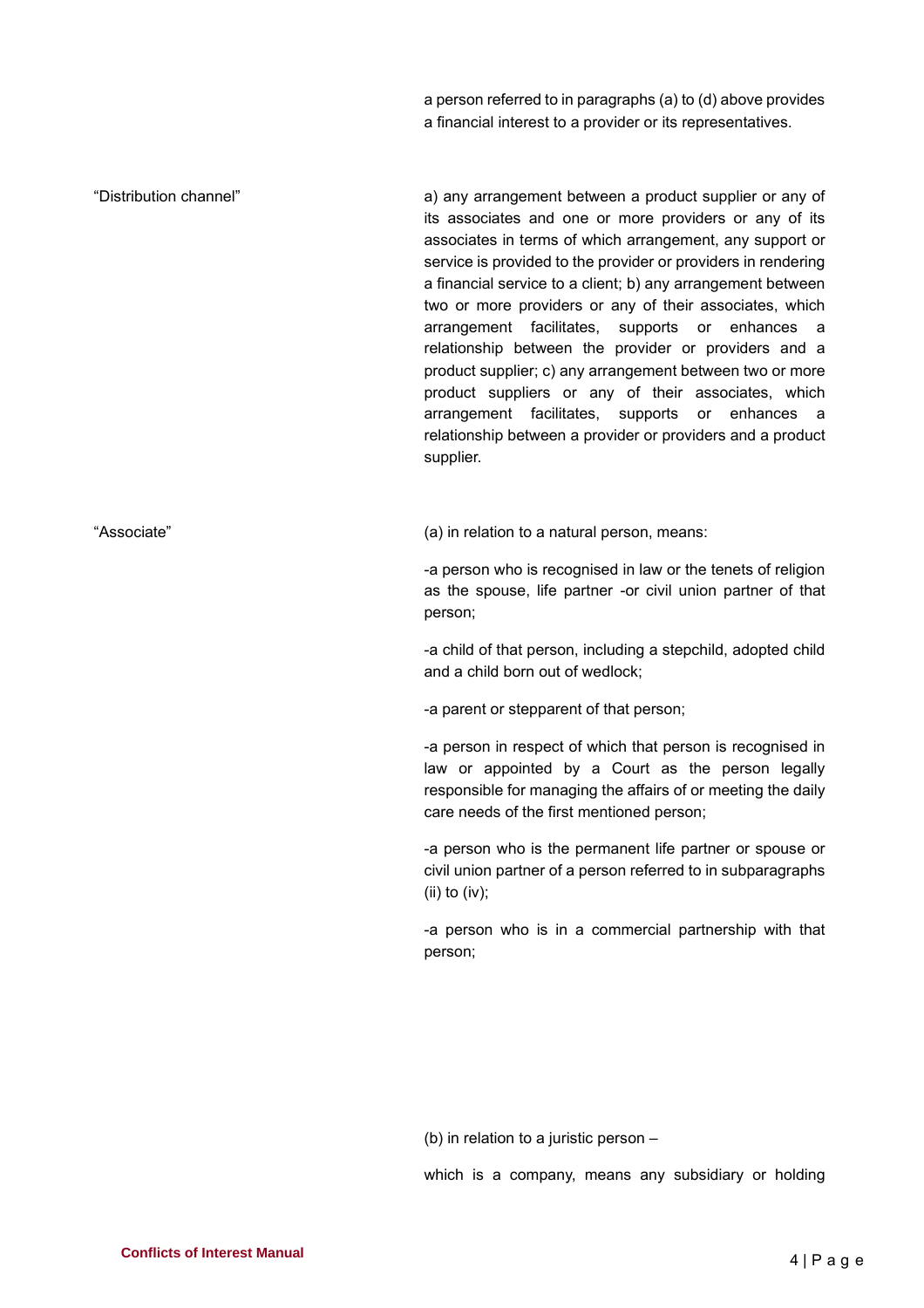company of that company, any other subsidiary of that holding company and any other company of which that holding company is a subsidiary

which is a close corporation registered under the Close Corporations Act, 1984 (Act No. 69 of 1984), means any member thereof as defined in section 1 of that Act;

which is not a company or a close corporation as referred to in subparagraphs (1) or (2), means another juristic person which would have been a subsidiary or holding company of the first-mentioned juristic person –

(aa) had such first-mentioned juristic person been a company; or

(bb) in the case where that other juristic person, too, is not a company, had both the first-mentioned juristic person and that other juristic person been a company; means any person in accordance with whose directions or instructions the board of directors of or, in the case where such juristic person is not a company, the governing body of such juristic person is accustomed to act;

(c) in relation to any person –

means any juristic person of which the board of directors or, in the case where such juristic person is not a company, of which the governing body is accustomed to act in accordance with the directions or instructions of the person first-mentioned in this paragraph;

includes any trust controlled or administered by that person.

Explaining Conflicts of Interest:

A "conflict of interest" involves the actual, apparent or potential abuse of the trust that people have in professionals. The simplest working definition states: A conflicts of interest is a situation in which financial or other personal considerations have the potential to compromise or bias professional judgment and objectivity. An apparent conflicts of interest is one in which a reasonable person would think that the professional's judgment is likely to be compromised. A potential conflict of interest involves a situation that may develop into an actual conflicts of interest. It is important to note that a conflict of interest exists whether or not decisions are affected by a personal interest. A conflict of interest implies only the potential for bias, not the likelihood.

Conflicts of interest in terms of the FAIS Act can be described as circumstances where some or all of the interests of clients to whom a financial services provider or product supplier provides financial services or products, are inconsistent with, or diverge from, some or all of the interests of the FSP, its representatives or the product supplier.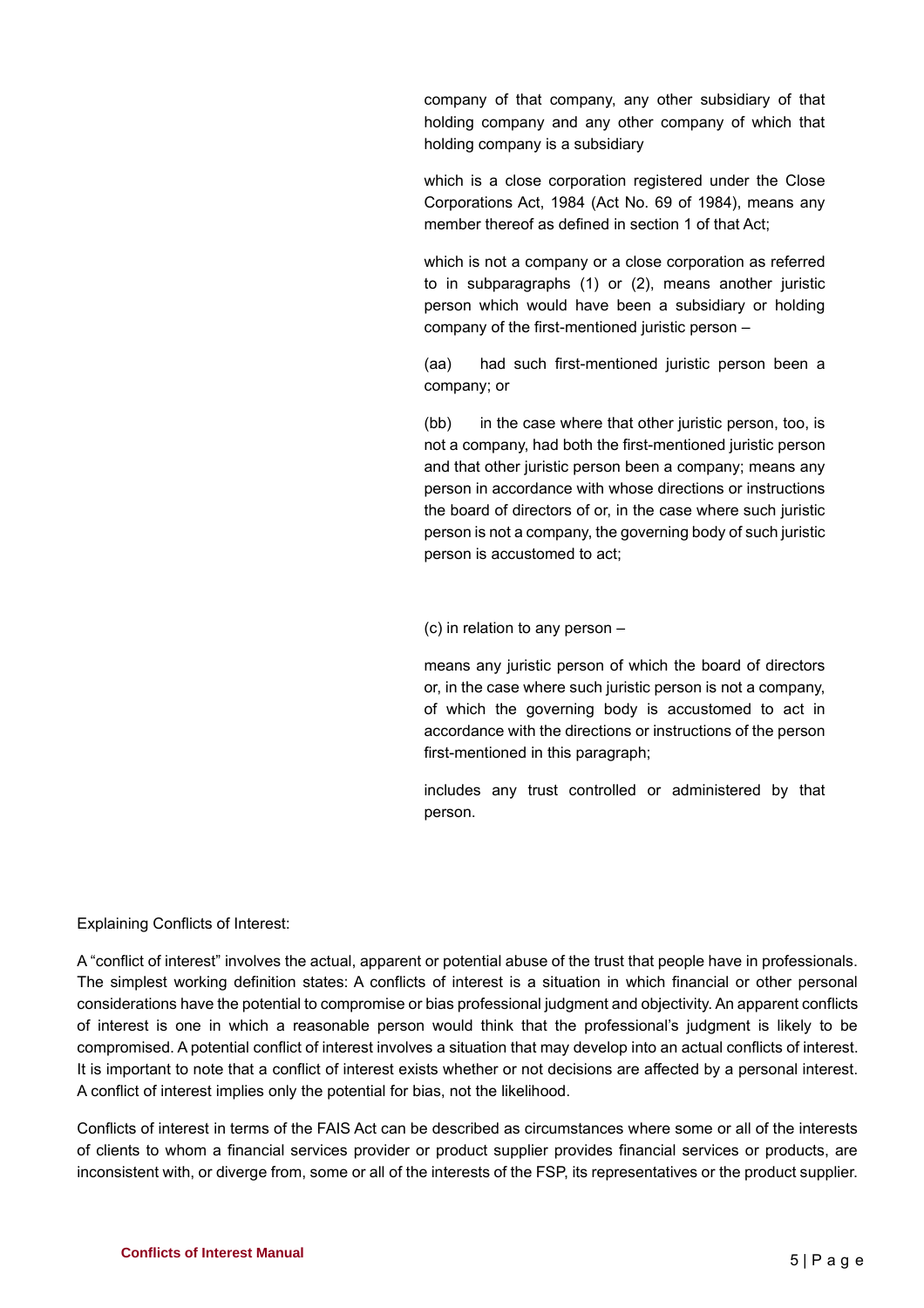It should be understood that the conflicting interest referred to throughout this policy may be direct or indirect (the interest might be that of the Responsible Person, that of another person such as a relative or friend of the Responsible Person, or that of an organization in which the Responsible Person or such other person has an interest).

It is not possible to list all situations which could constitute a conflict. The facts of each situation will determine whether the interest in question is such as to bring it within the area of potential conflict.

### **3. Procedures for management of conflicts of interest identification**

To adequately manage conflicts of interest, Rynat Capital (Pty) Ltd shall identify all relevant conflicts timeously. Rynat Capital (Pty) Ltd will employ two different mechanisms to ensure that all conflicts are identified:

Rynat Capital (Pty) Ltd shall maintain a register of identified conflicts of interest. The register will be compiled in conjunction with the board of Rynat Capital (Pty) Ltd, and updated with all new conflicts as soon as it they are identified. The register is reviewed on an annual basis for completeness. The register identifies the conflict, the severity of the conflict and documented controls to mitigate the conflict.

All employees, including compliance officers and management, are responsible for identifying specific instances of conflict and are required to notify their business unit manager or compliance officer of any conflicts they become aware of. The business unit manager will escalate the conflict to the compliance officer, who will assess the implications of the conflict and how the conflict should be managed in conjunction with the board.

### **3.1 Managing Conflicts of Interest**

Once a conflict has been identified it needs to be appropriately and adequately managed. Management and compliance assesses each conflict and whether the conflict is actual or perceived and what the value of the conflict or exposure is and the potential reputational risk.

Compliance and management shall decide whether it is viable to go ahead with the transaction or if the conflict is too severe, decline to act.

If Compliance and management decide that the particular conflict can be mitigated, they need to agree on the controls that should be put in place to manage the conflict. The controls have to be documented in the Conflicts of interest Register.

### **3.2 Specific Confirmations**

We confirm that we will **ONLY** receive financial interest from a third party in the form of:

- 1. Fees for rendering a financial service in respect of which no commission or fees are paid, if those fees are specifically agreed to by the client;
- 2. Fees or remuneration for the rendering of a service to a third party, which fees are reasonably commensurate to the service being rendered;
- 3. Subject to any other law, an immaterial financial interest.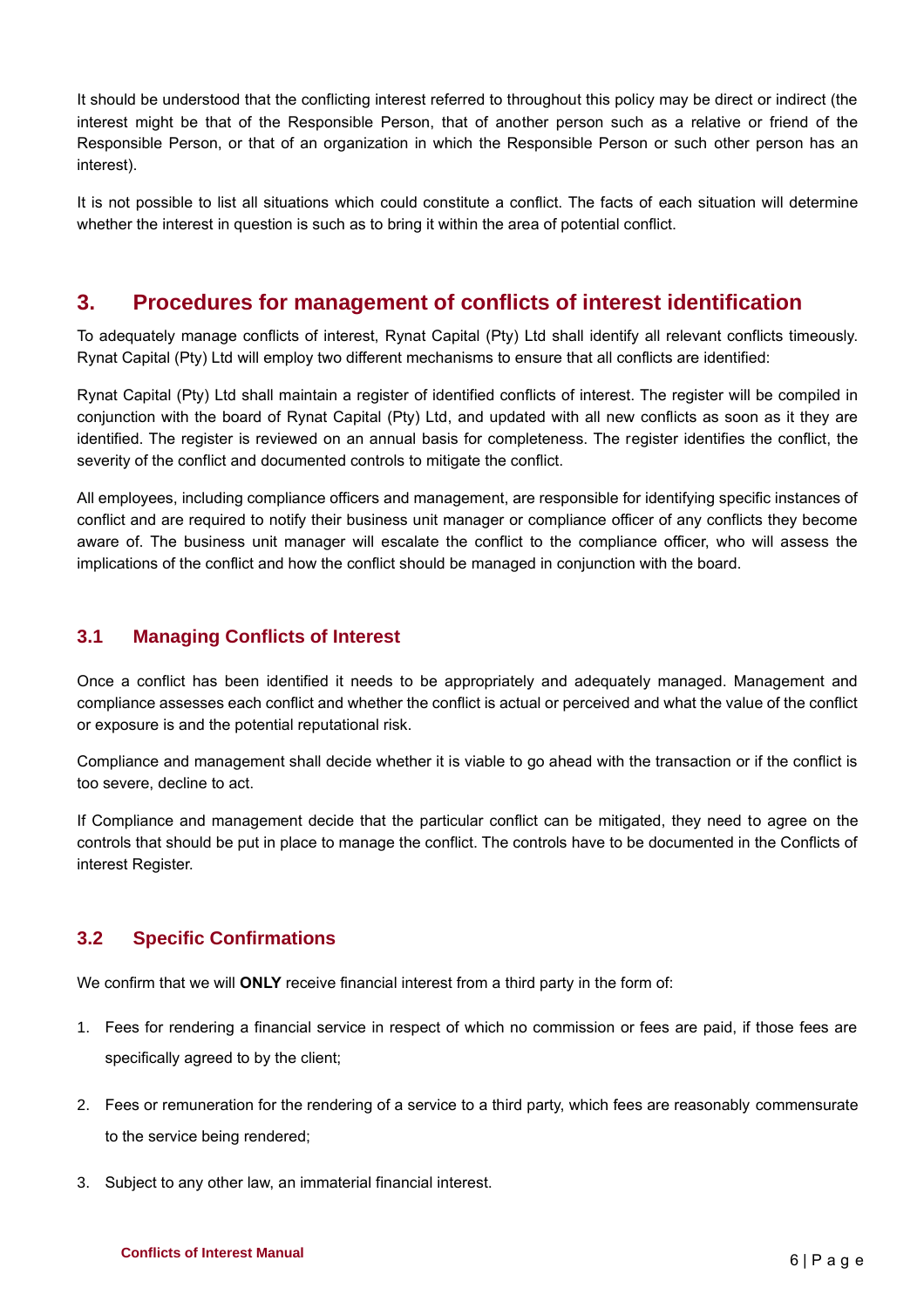We confirm we will not offer any financial interest to a Responsible Person for:

- Giving preference to the quantity of business secured, to the exclusion of the quality of service rendered to clients; or
- Giving preference to a specific product supplier, where a representative may recommend more than one product supplier to a client; or
- Giving preference to a specific product of a product supplier, where a representative may recommend more than one product of that product supplier to a client.

## **4. Mitigating Controls**

Rynat Capital (Pty) Ltd has various internal policies and controls in place to manage and mitigate possible conflicts of interests, including, a Provider or a Representative will, in writing, at the earliest reasonable opportunity disclose to a client any conflicts of interest in respect of that client.

The disclosure must include:

- Measures taken, in accordance with the conflicts of interest management policy to avoid or mitigate the conflict,
- Any ownership interest or financial interest, other than an immaterial financial interest, that the provider of representative may become eligible for,
- Explain the nature of any relationship or arrangement with a third party that gives rise to a conflicts of interest, in sufficient detail to a client to enable a client to understand the exact nature of the relationship or arrangement and the conflicts of interest;

#### and

- 1. A Provider or Representative must **inform a client of the conflicts of interest management policy** and how it may be accessed.
- 2. **Register of "Associates"** of Rynat Capital (Pty) Ltd as defined in Definitions (Appendix A)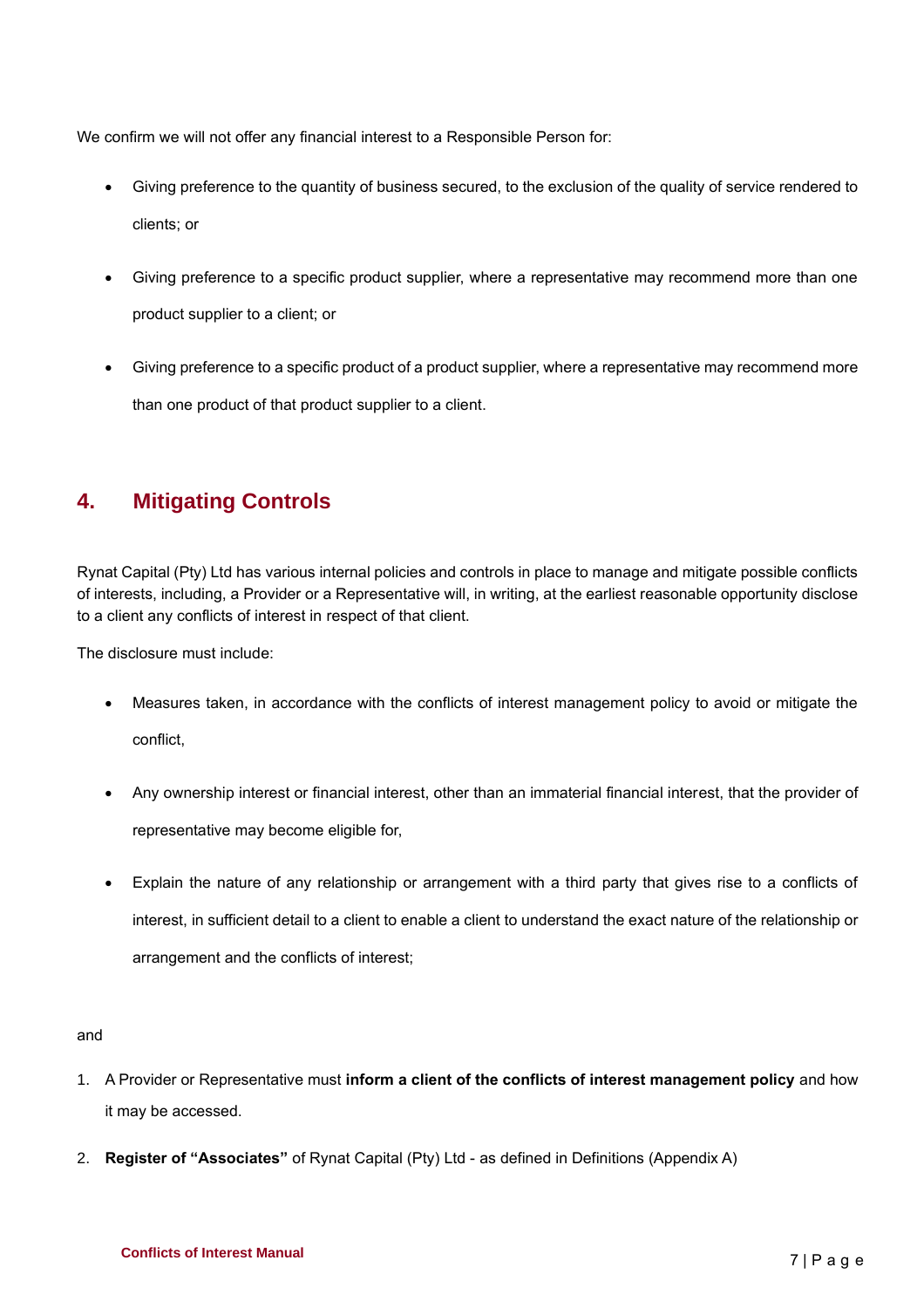- 3. **Register of Conflicts of Interest** open for viewing on request. The register identifies all conflicts as well as the mitigation controls put in place to manage the conflict. The register is updated when a conflict becomes apparent, but reviewed at least on an annual basis. (Appendix B)
- 4. **Register of Personal Interest**, documenting the business interests of a Responsible Person to the extent that such business interest might cause an actual or perceived conflicts of interest. (Appendix C)
- 5. **Register of Gifts Received**, documenting all financial interests and immaterial financial interests offered to or received by a Responsible Person. (Appendix D)
- 6. **Comprehensive Training** on the Conflicts of interest Policy must be provided to Key Individuals and Representatives
- 7. All employees and representatives are required to read this policy and sign a statement to the effect that they have read and fully understand the provisions of the document and the application thereof.
- 8. Internal compliance will on an ad hoc basis check on financial records to ensure the policy is being complied with, specifically checking the accuracy of the Gift Register.
- 9. Non-compliance will be subject to disciplinary procedures in terms of FAIS and employment conditions and can ultimately result in debarment or dismissal as applicable.
- 10. Avoidance, limitation or circumvention of this policy will be deemed non-compliance.
- 11. The external compliance officer will include monitoring of the Conflicts of interest Policy as part of the general monitoring duties, and will report thereon in the annual compliance report to the FSB.

### **5. Practical Guide**

**"The R1000 Rule"** - Key Individuals and Representatives of the FSP are not allowed to spend on, or receive from Key Individuals or Representatives of other FSPs an "immaterial financial interest" of more than R1000 per year.

This includes, but is not limited to:

- **Meals**
- Golf days
- Gifts, e.g. wine
- Tickets for rugby or cricket matches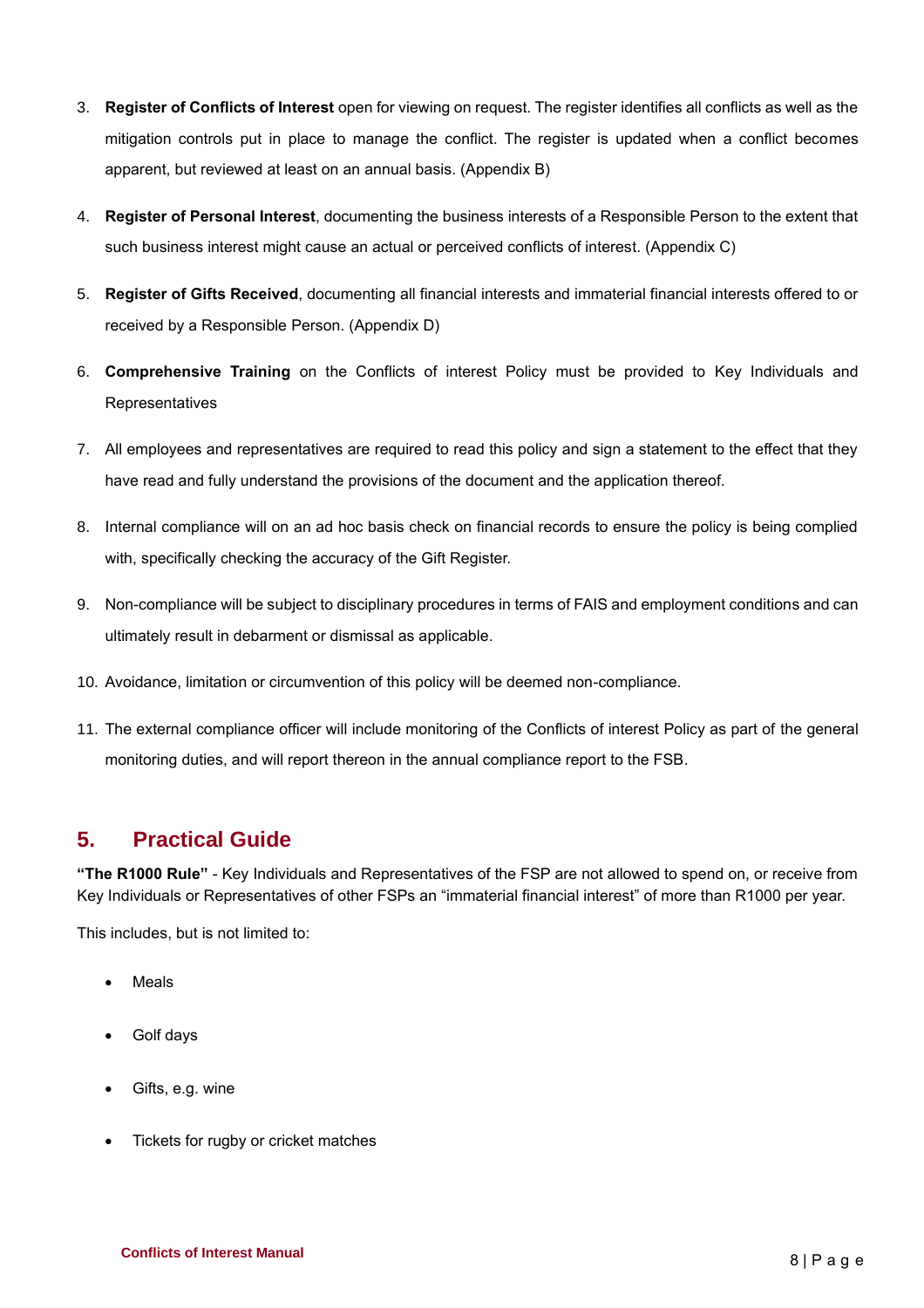• Overseas trips

Note that the R1000 limit applies per Representative, and not per FSP or Product Supplier. Example: an FSP called "Best Interests At Heart" has 500 representatives on its license. Rynat Capital (Pty) Ltd may spend R1000 per year in "immaterial financial interest" on each individual representatives of "Best Interests At Heart".

You may not aggregate this amount across the FSP, and spend say R3000 on some representatives, and average the amount out by not spending any money on some of the representatives.

Similarly, representatives from Rynat Capital (Pty) Ltd may not receive more than R1000 worth of gifts, hospitality, meals etc. from another FSP or Product Supplier in a calendar year.

Bona fide training/information sessions are specifically excluded from the above prohibition is bona fide training on products and/or technical systems, or general industry information sessions.

#### Please note:

- the sessions cannot be available only to a selected group of people.
- The FSP or Product Supplier is not allowed to pay for the accommodation or travel costs of the attendees
- Lunch or beverages may be provided with these sessions, as long as it is incidental to the session, and provided that it is not the focus of the session.

#### Example:

Rynat Capital (Pty) Ltd may organise an industry information session at the ABC Hotel .

Rynat Capital (Pty) Ltd cannot only invite the Financial Advisors (FA) or Representatives with the largest volume of sales. There have to be other qualifying criteria determining the list of invitees.

Meals and drinks may be provided, as long as it is incidental to the training/information session, and not excessive.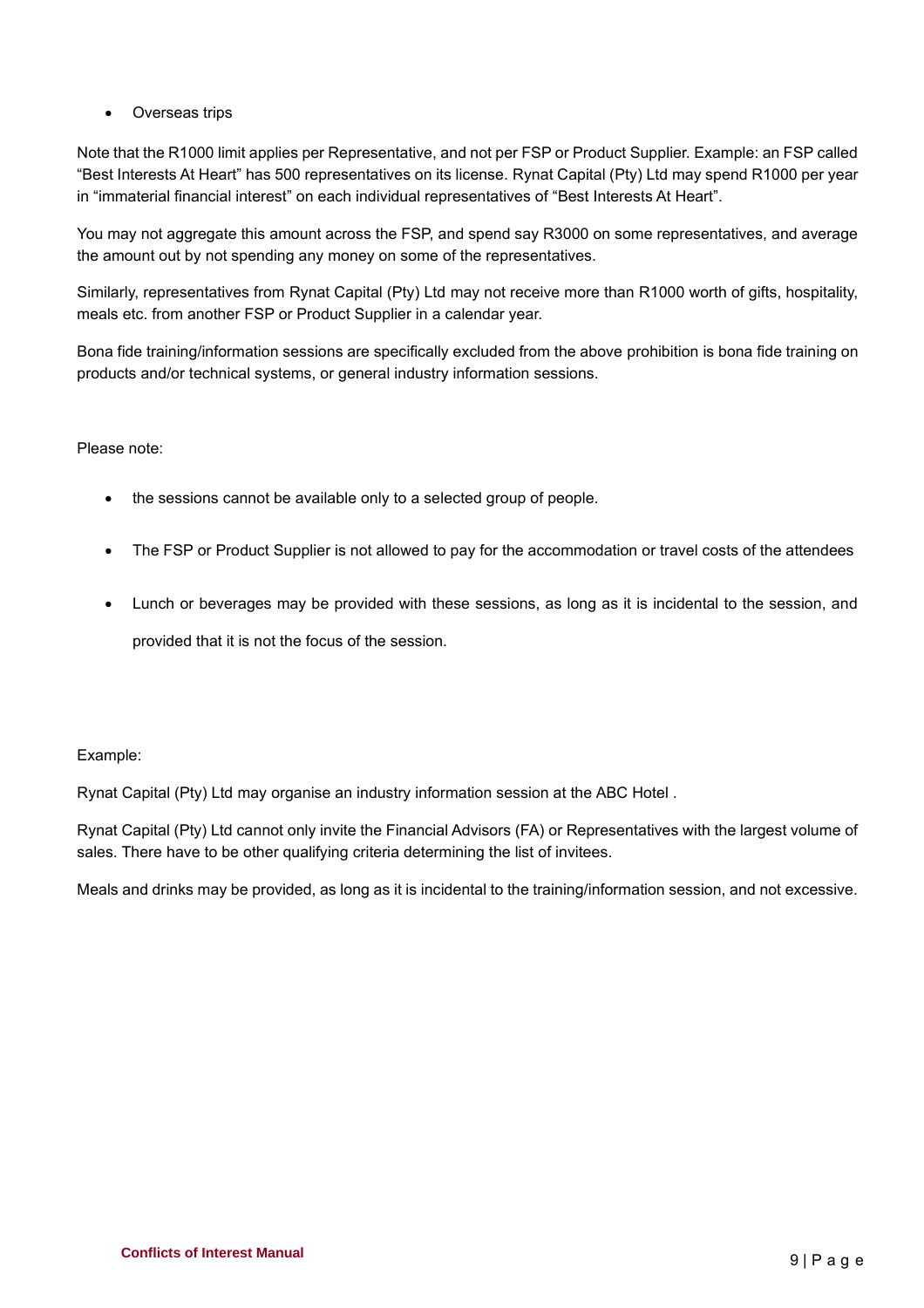# **6. Appendices**

### **6.1 Appendix A - Register Of Associates**

**Purpose**: to provide clients with an understanding of groups structures if applicable

| <b>NAME</b> | <b>RELATIONSHIP</b> |
|-------------|---------------------|
|             |                     |
|             |                     |
|             |                     |
|             |                     |
|             |                     |
|             |                     |
|             |                     |
|             |                     |
|             |                     |
|             |                     |
|             |                     |
|             |                     |
|             |                     |
|             |                     |
|             |                     |
|             |                     |
|             |                     |
|             |                     |
|             |                     |
|             |                     |
|             |                     |
|             |                     |
|             |                     |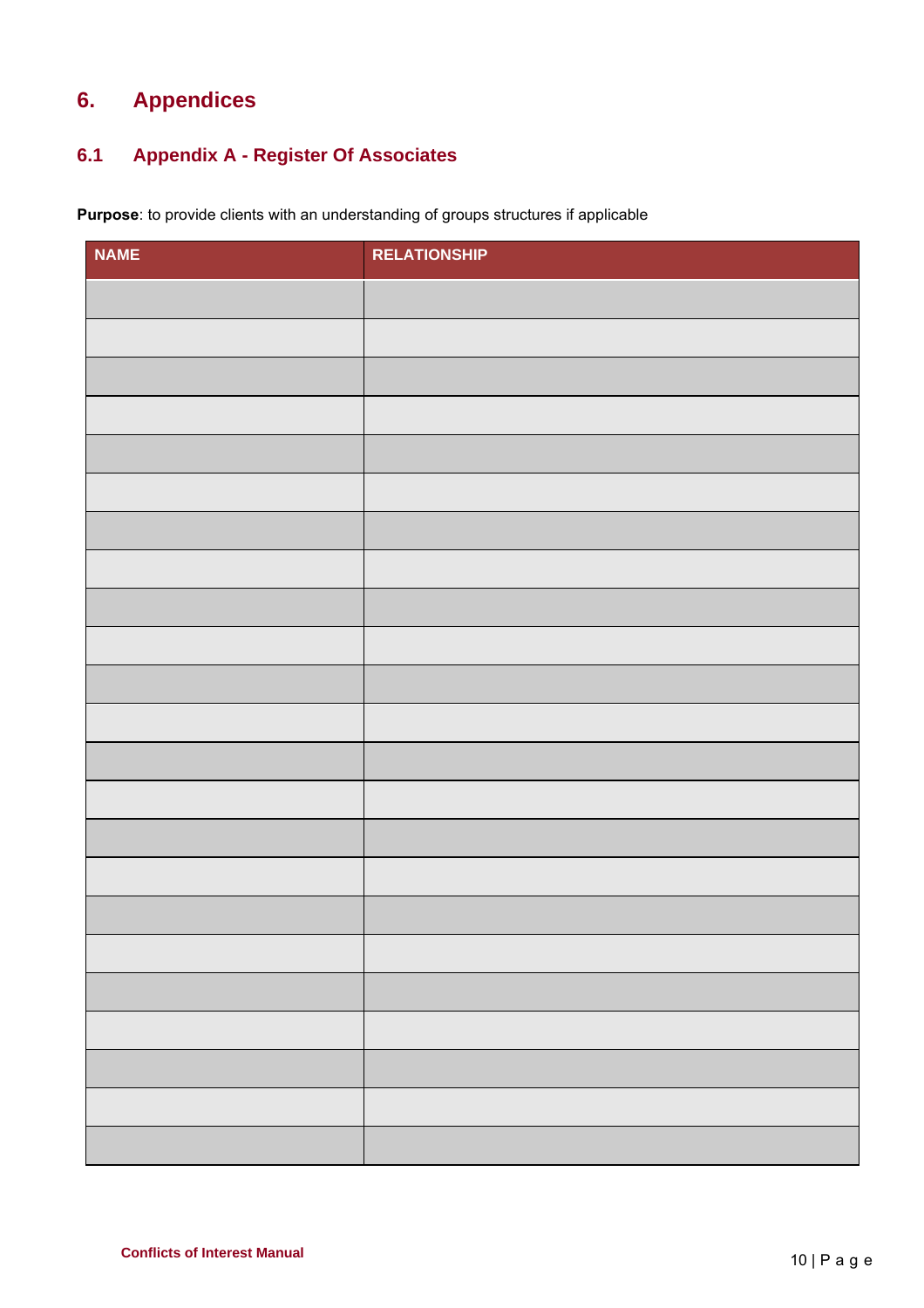### **6.2 Appendix B - Conflicts of Interest Register**

**Purpose** -To record the incidence of conflicts of interest by the FSP to ensure compliance with the requirements of the FAIS Act. This REGISTER is intended as a summary document only.

| <b>PERCEIVED</b><br><b>CONFLICTS OF</b><br><b>INTEREST IDENTIFIED</b> | <b>ACTUAL CONFLICTS</b><br>OF INTEREST<br><b>IDENTIFIED</b> | <b>PERSON THAT</b><br><b>IDENTIFIED</b><br><b>CONFLICT</b> | <b>ACTION TAKEN/CONTROL</b><br><b>MEASURE</b> |
|-----------------------------------------------------------------------|-------------------------------------------------------------|------------------------------------------------------------|-----------------------------------------------|
|                                                                       |                                                             |                                                            |                                               |
|                                                                       |                                                             |                                                            |                                               |
|                                                                       |                                                             |                                                            |                                               |
|                                                                       |                                                             |                                                            |                                               |
|                                                                       |                                                             |                                                            |                                               |
|                                                                       |                                                             |                                                            |                                               |
|                                                                       |                                                             |                                                            |                                               |
|                                                                       |                                                             |                                                            |                                               |
|                                                                       |                                                             |                                                            |                                               |
|                                                                       |                                                             |                                                            |                                               |
|                                                                       |                                                             |                                                            |                                               |
|                                                                       |                                                             |                                                            |                                               |
|                                                                       |                                                             |                                                            |                                               |
|                                                                       |                                                             |                                                            |                                               |
|                                                                       |                                                             |                                                            |                                               |
|                                                                       |                                                             |                                                            |                                               |
|                                                                       |                                                             |                                                            |                                               |
|                                                                       |                                                             |                                                            |                                               |
|                                                                       |                                                             |                                                            |                                               |
|                                                                       |                                                             |                                                            |                                               |
|                                                                       |                                                             |                                                            |                                               |
|                                                                       |                                                             |                                                            |                                               |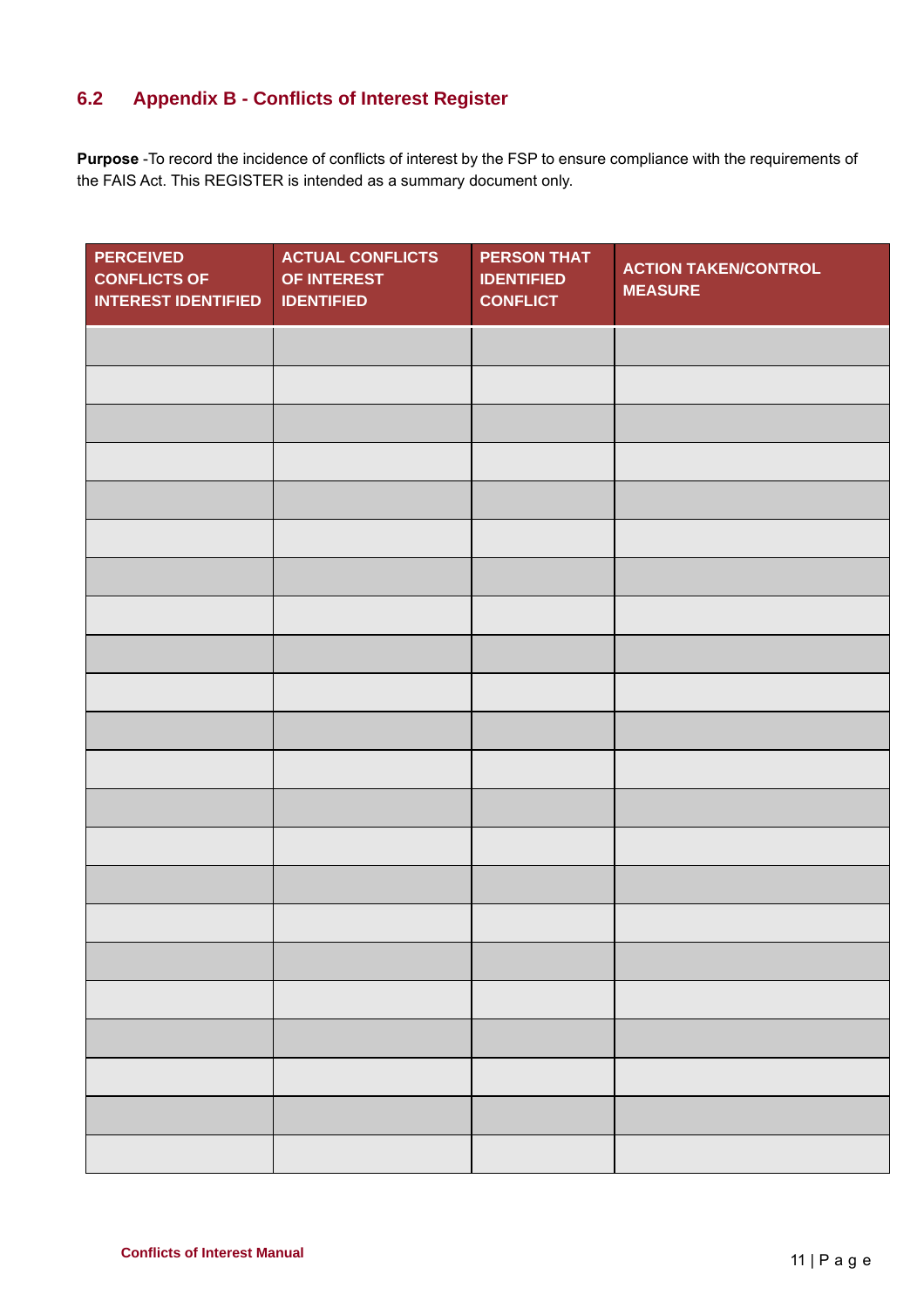### **6.3 Appendix C - Personal Interest Register**

Does Rynat Capital (Pty) Ltd hold equity in other companies, subsidiaries?

| <b>NAME</b> | <b>DECLARED INTERESTED</b> |
|-------------|----------------------------|
|             |                            |
|             |                            |
|             |                            |
|             |                            |
|             |                            |
|             |                            |
|             |                            |
|             |                            |
|             |                            |
|             |                            |
|             |                            |
|             |                            |
|             |                            |
|             |                            |
|             |                            |
|             |                            |
|             |                            |
|             |                            |
|             |                            |
|             |                            |
|             |                            |
|             |                            |
|             |                            |
|             |                            |
|             |                            |